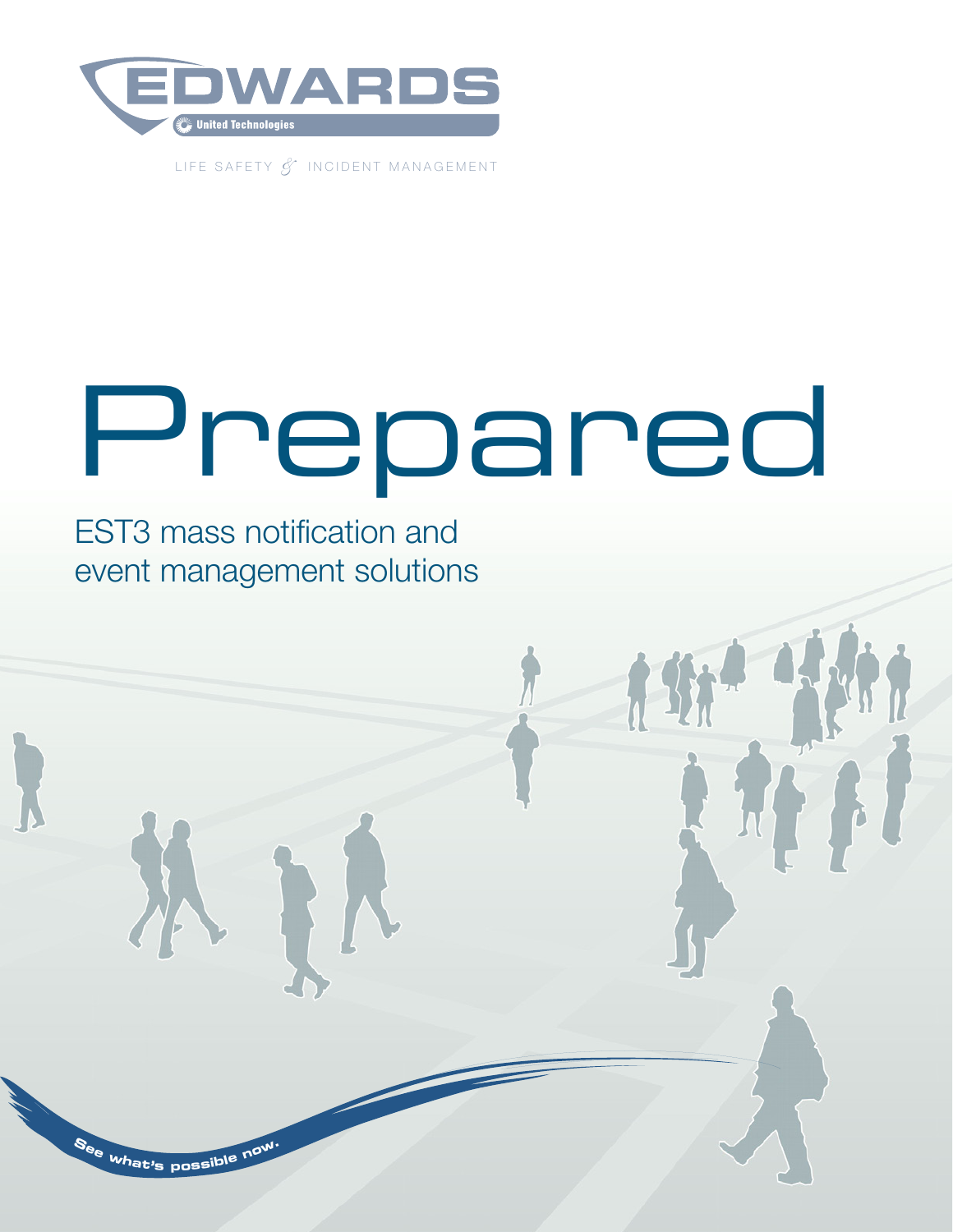## Know what you're getting into.

Effective mass notification demands a full 360-degree view of the crisis.

Anything less is just groping in the dark.



Your compass: EST3's FireWorks Graphical Command Interface.

During an emergency, building occupants need to know when to stay put, when to evacuate, and where to go. Just as importantly, they need instructions that reflect the changing conditions of the emergency; instructions that take them to safety one step at a time.

Whether the emergency is a result of a natural disaster, environmental accident, workplace violence, or terrorist threat, response personnel must have a firm grasp of the situation. They must know what obstacles and dangers stand between building occupants and safety. EST3 with mass notification provides this critical information by leveraging the power behind Synergy-enabled™ applications. It offers response personnel the tools they need, not only to warn building occupants of imminent danger, but also to guide them to safety.

This requires much more than a simple public address system. It requires a solution that allows your operator to get the big picture so that people can be steered clear of danger quickly and efficiently. Only EST3 benefits from a truly unified communications backbone that delivers highly survivable mass notification – and simultaneous monitoring and control of critical building infrastructure functions.

This means, for example, that during an emergency your system operator can broadcast audio instructions, view live CCTV, and disarm security partitions in order to provide occupants with unencumbered egress – all without taking his or her eyes off the system display. Only Synergy-enabled EST3 with mass notification merges emergency communications with threat detection – and security control – to offer this level of crisis management.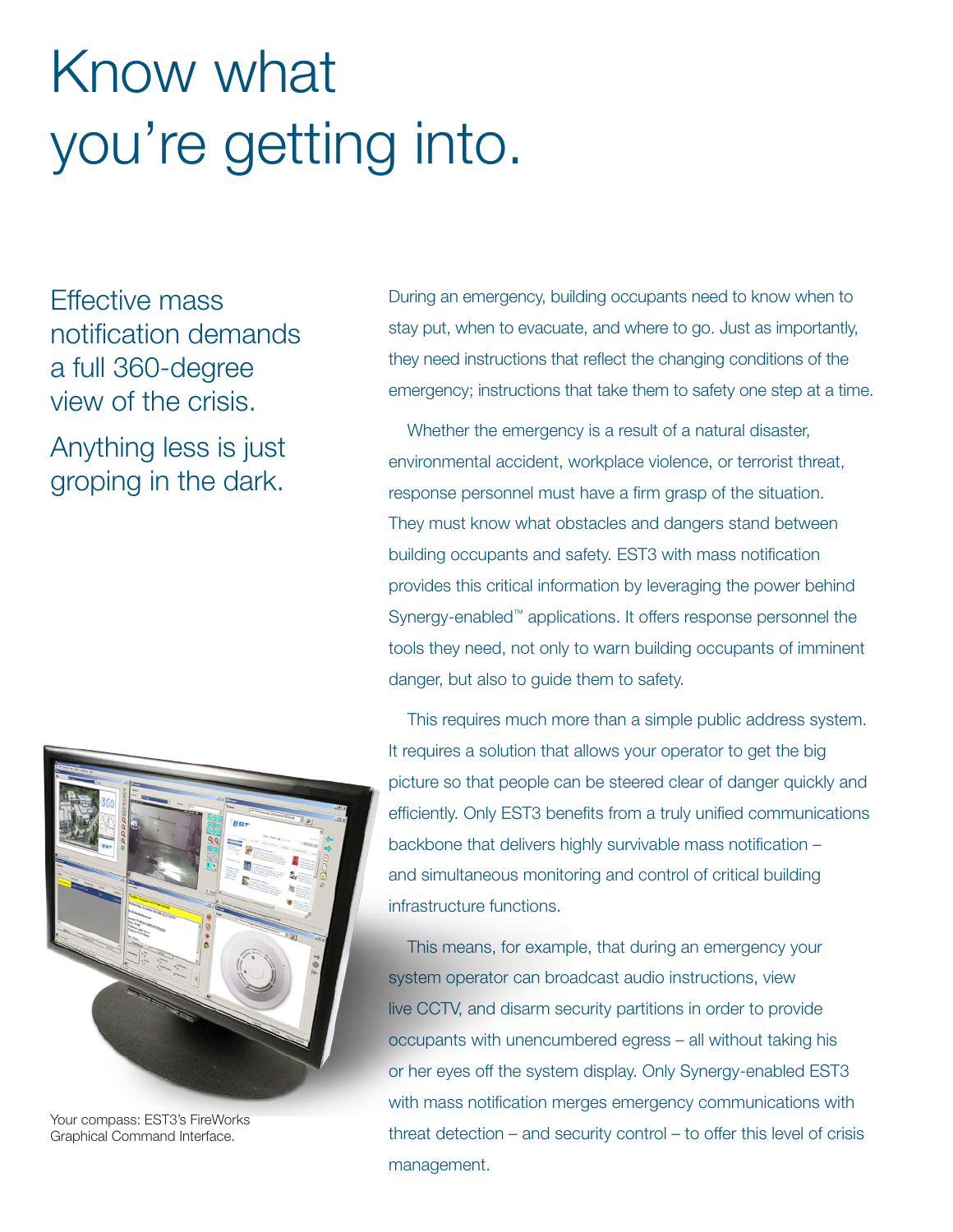

### Don't mince words.

Mass notification applications need powerful audio that can keep pace with the demands of an unfolding crisis. With eight multiplexed audio channels, EST3 provides the bandwidth to handle mass notification, and it still has plenty of capacity for firefighters, hazmat responders, and other emergency personnel. In fact, in an emergency, EST3 can broadcast eight different messages to eight different zones or locations – simultaneously.

This means that different programmable recorded messages can play to evacuation and alert zones while response personnel talk over handsets – and the system operator broadcasts instructions to people in stairwells or elevators. It also means

that all this can be accomplished without interruption or priority queuing that plagues mass notification systems with fewer audio channels.

Loud broadcasts aren't always the best. EST3's integrated digital audio is finely tuned to the frequency range of the human voice, and long wire runs are easily accommodated without distortion or loss of signal quality. This ensures that instructions are always intelligible and crystal clear.

Find out how your facility can save lives during a crisis. Contact your EDWARDS Strategic Partner today!

#### Unified Mass Notification and Event Management

#### Where...

School districts Universities Big box retailers Stadiums and arenas Hospitals and HMOs Public spaces Government offices **Airports** Military bases **Multinational corporations** Casinos and gaming facilities

Banking & insurance

Mass transit

Hotels and entertainment

Large-scale manufacturing

Malls and multitenant retail

Sea ports and borders



#### Light at the end of the tunnel?

Would you send people down here without knowing if it leads to a dead end or a locked door? Only EST3 gives you the mass notification – and the command-and-control capabilities you need to make sure people get out safely and quickly.

Why... Workplace violence Industrial accidents **Fire Hurricanes Tornados Earthquakes** Bomb threats **Terrorism** Chemical releases **Tsunami** 

**Floods**